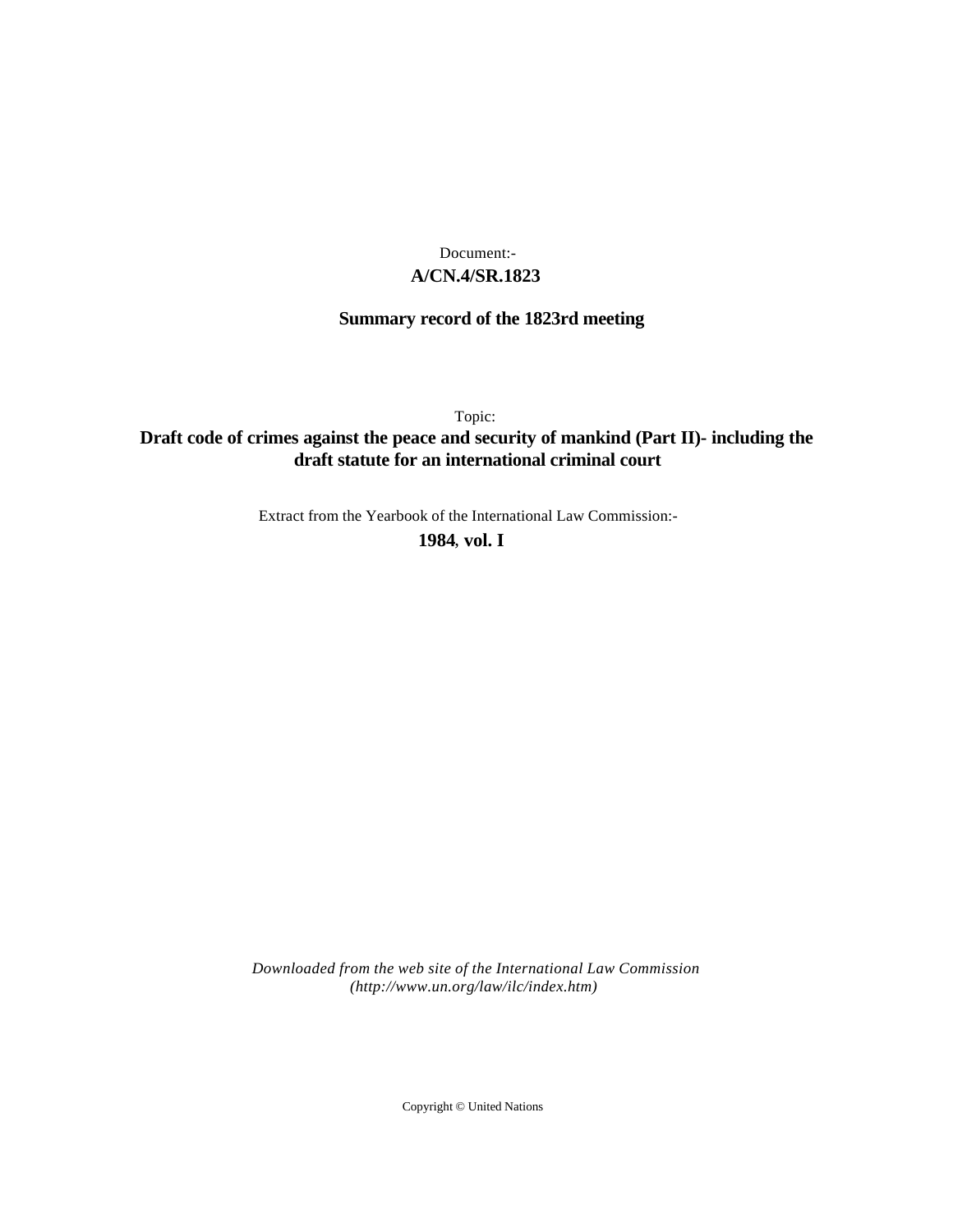45. Sir Ian SINCLAIR explained that what he had wished to point out in his earlier statement (1820th meeting) was that the term "colonialism" was used as a label to cover a wide variety of situations. It was therefore necessary to be quite clear about what was to be included in the list. The term "colonialism" should not be used to denote an offence against the peace and security of mankind.

46. Mr. LACLETA MUNOZ said he was in favour of the inclusion of colonialism in the future Code of Offences against the Peace and Security of Mankind. That concept had to be carefully defined because, as Mr. Díaz González had pointed out, there was a wide variety of colonial situations. In any event, and contrary to what Mr. Calero Rodrigues had stated, that concept did not mean only the denial of the right to self-determination.

*The meeting rose at 1 p.m.*

### **1823rd MEETING**

#### *Friday, 18May 1984, at 10 a.m.*

### *Chairman:* Mr. Alexander YANKOV

*Present:* Chief Akinjide, Mr. Al-Qaysi, Mr. Balanda, Mr. Calero Rodrigues, Mr. Diaz Gonzalez, Mr. Francis, Mr. Jagota, Mr. Lacleta Mufioz, Mr. Malek, Mr. Mc-Caffrey, Mr. Ni, Mr. Njenga, Mr. Ogiso, Mr. Quentin-Baxter, Mr. Razafindralambo, Sir Ian Sinclair, Mr. Sucharitkul, Mr. Thiam, Mr. Ushakov.

**Draft Code of Offences against the Peace and Security of Mankind<sup>1</sup>**  *{continued)* **(A/CN.4/364,<sup>2</sup> A/CN.4/368 and Add.l, A/CN.4/377,**<sup>3</sup>  **A/CN.4/L.369, sect. B)**

## [Agenda item 5]

#### SECOND REPORT OF THE SPECIAL RAPPORTEUR *{continued)*

1. Mr. McCAFFREY said that a logical starting-point for the formulation of criteria for the identification of offences against the peace and security of mankind might be to seek to identify the interests to be protected by the draft code. It had rightly been observed that international law in the matter had two branches: the criminal aspects of international law and the international aspects of internal criminal law. The first branch consisted of "internationally defined proscriptions", a term introduced by Professor Cherif Bassiouni in his book entitled *International Criminal Law: A Draft International Criminal Code.<sup>4</sup>* That concept apparently

involved certain universally shared values and expectations whose maintenance required the adoption of minimum standards of behaviour by the members of the international community. Any breach of those standards constituted interference by the actor with interests whose preservation was essential to minimum world order. On that basis, offences against the peace and security of mankind were *prima facie* offences that posed the most serious threat to minimum world order. In that connection, there were two factors to be weighed: the quality of the interest in question, in terms of its importance to minimum world order; and the degree or quantity of the interference.

2. Accordingly, one of the Commission's first tasks should be to identify the main categories of interests whose protection or preservation was neccessary to minimum world order. Two categories of interests had emerged from the two sections of the Special Rapporteur's list of offences (A/CN.4/377, para. 79): security interests and humanitarian interests.

3. Security interests were exemplified by many of the offences against the sovereignty and territorial integrity of States listed in the 1954 draft code. In the light of the provisions of Article 2, paragraph 4, of the Charter of the United Nations, even isolated interference in such interests would amount to an offence under the draft code. The question whether an act sufficiently disturbed minimum world order to amount to an offence against the peace and security of mankind could, however, also be decided on the basis either of the degree of interference or of a precise definition of the interests at stake. The latter approach would seem to be more in keeping with the maxim *nullum crimen sine lege.* The Commission should therefore examine more closely the empirical data bearing on whether the international community considered that threats of and preparation for aggression posed such a serious danger to minimum world order as to rise to the level of offences against the peace and security of mankind.

4. Humanitarian interests were those that reflected the community's interest in protecting the integrity of humankind, a term he used to refer to humanity as a whole, as well as to groups and individuals whom the community of nations had an interest in protecting against certain acts. It might be useful to consider whether such acts, when directed against a group, constituted a more serious infringement of an interest than acts against individuals. In that connection, a distinction had to be drawn between conduct serious enough to amount to an international crime and conduct posing such a threat to world order as to amount to an offence against the peace and security of mankind. There was, for instance, substantial authority for the proposition that a consistent pattern of gross violations of individual human rights, as well as systematic racial discrimination, amounted to an international crime and could also rise to the level of an offence under the draft code. The Commission might wish to consider to what extent that held true.

5. One possible criterion for identifying offences was the nature of the object of the act or practice in question, whether a State, a community, an individual or a group of individuals. An act committed against an individual might be less likely to constitute an offence under the

<sup>&</sup>lt;sup>1</sup> For the text of the draft code adopted by the Commission in 1954, see 1816th meeting, para. 1.<br><sup>2</sup> Bangaduaad in Kaarba

Reproduced in *Yearbook* ... *1983,* vol. II (Part one).

<sup>3</sup> Reproduced in *Yearbook* ... *1984,* vol. II (Part one).

<sup>4</sup> Alphen aan den Rijn, Sijthoff & Noordhoff, 1980, p. 22.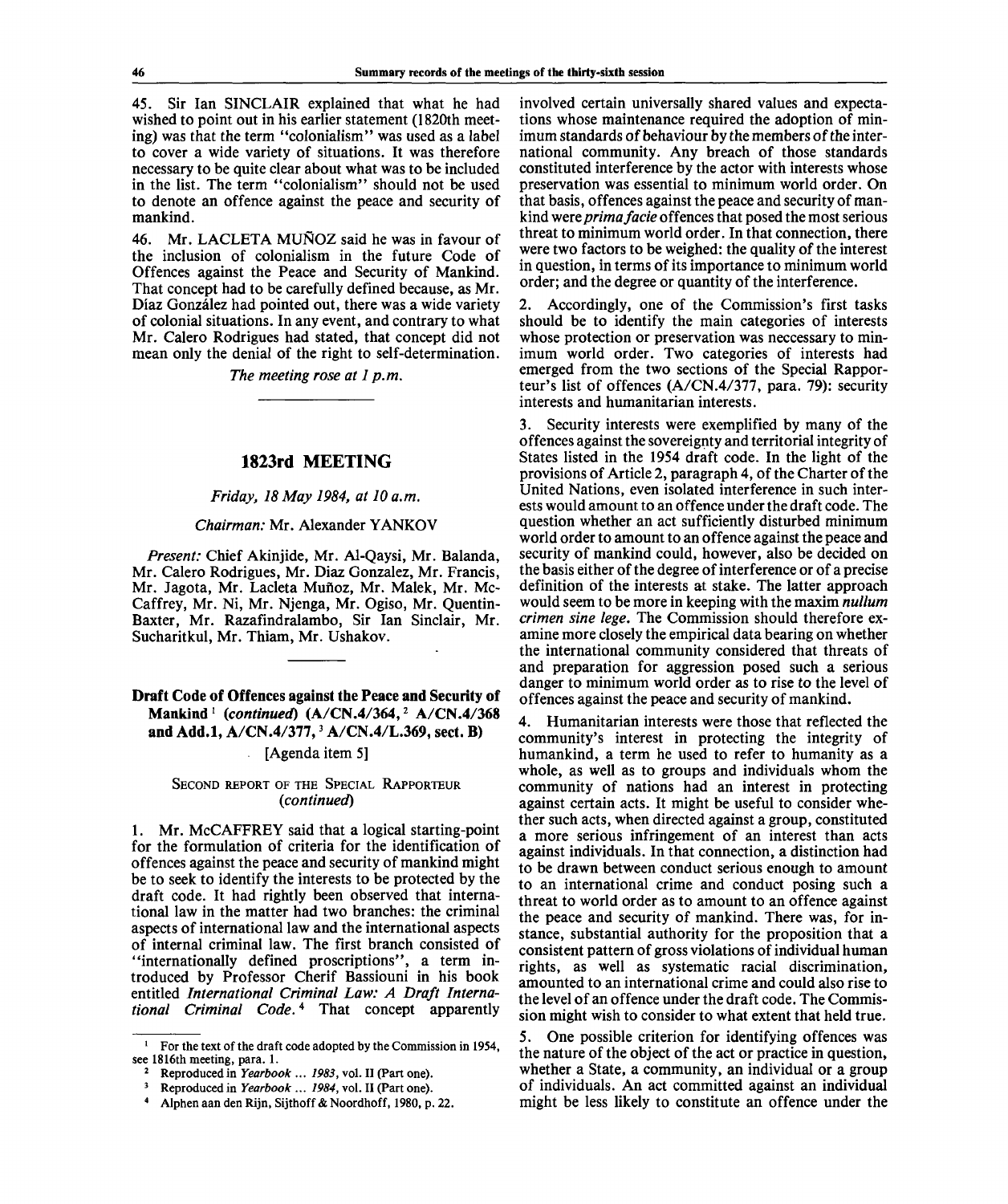code than an act committed against a State, since there was less likelihood of a grave disturbance of world order. Some State interests were, however, less important to the maintenance of minimum world order than certain individual interests.

6. That was where a second possible criterion, namely the importance of the right violated or the interest interfered with, might come into play. In that case, the test was whether interference with the State, group or individual interest in question threatened minimum world order. The rights or interests of three different types of objects of crimes were at stake. First, States, whose interests could range from security interests to interest in, for example, the integrity of currency or the integrity of official documents of nationality. In the latter two cases, the interests of the international community in maintaining minimum public order were probably not at stake. Secondly, groups, whether national, ethnic, racial or religious, which might be threatened with destruction or systematic persecution. And, thirdly, individuals, who might be the victims of a consistent pattern of gross violations of human rights or, in other words, of violations which were particularly shocking because of the importance of the right violated or because of their gravity and which might be a good candidate for inclusion in the code.

7. A third possible criterion was the gravity of the violation or interference and, in that case as well, there was a sliding scale: the more important the right or interest, the less frequent or aggravated the violations would have to be to threaten minimum world order. On the other hand, an unjustified summary execution, no matter how barbarous, would probably not threaten world public order so as to constitute an offence against the peace and security of mankind.

8. A fourth criterion might be the objective or purpose of the act in question. For instance, was the act justified or excused as an act committed in self-defence? Was the act committed for private or official ends, and what was the nature of those ends? Mercenaries, for example, could serve legitimate as well as illegitimate ends.

9. A fifth criterion, but one that might, in some instances, relate only to mitigation of punishment, was the circumstances in which the alleged violation had been committed.

10. A sixth criterion was the extent to which *mens rea,* or criminal intent, was present. The questions to be considered in connection with *mens rea* were: Was the act intentional? Was the interference in question the result of an omission, such as failure to monitor a certain activity? Was the interference a foreseeable consequence of, or substantially certain to follow from, the act or omission in question? To what extent was the alleged perpetrator actively involved? Since different degrees of culpability were usually taken into account in the penalty phase of a criminal prosecution, those questions highlighted the need to provide for penalties in the draft code: it would, in his view, be impossible to formulate a catalogue of offences without knowing more about the scope of the draft code *ratione personae* and how it was to be implemented.

11. A final criterion was whether or not the act in question would be recognized as an offence against the peace and security of mankind by the international community as a whole.

12. If, as he assumed, there was to be universal jurisdiction for the offences to be covered by the code, prosecution and punishment would be left to any State that seized an offender. A question that might be worth pursuing for purely practical reasons was whether all States would agree that the act in question posed such a serious threat to international peace and security that it could be punished by any State that seized the offender. 13. As to nuclear weapons, he said that, like other speakers, he thought that the Commission must see things the way they were, not the way it would like them to be. Such highly controversial matters had to be considered in the context of the disarmament effort as a whole.

14. In general, he would enter a plea for a lawyer-like approach to the identification of offences and the use of terminology. Some of the items in the list proposed by the Special Rapporteur—such as colonialism, *apartheid* and mercenarism—were more political or emotional labels than legal terms. Those labels could cover both permissible and impermissible conduct and, instead of using them, the Commission should identify the act or practice that was to be prohibited. The term "colonialism" might, for example, be replaced by the words "subjection of a people against its will to alien domination", possibly followed by the words "and consequent denial of its right to self-determination". The term *apartheid,* which had the serious drawback of referring to the unconscionable practices of only one country, should be replaced by a reference to the actual acts and practices that were considered to pose a grave threat to the peace and security of mankind, as set forth, for example, in the definition contained in article II of the International Convention on the Suppression and Punishment of the Crime of *Apartheid.*<sup>5</sup> As far as mercenaries were concerned, he agreed that the main consideration should be the object and purpose of their use, in accordance with the three categories of acts referred to in the OAU Convention for the Elimination of Mercenarism in Africa.<sup>6</sup>

15. Mr. AL-QAYSI, referring first to the nuclear weapons issue, said that, as he saw it, the relevant paragraphs of the second report (A/CN.4/377, paras. 26-27 and 52-53) did not convey any definite opinion on the Special Rapporteur's part: on the contrary, those paragraphs reflected the various points of view regarding nuclear weapons and left it to the members of the Commission to express their opinions on whether the use of such weapons should be considered an offence under the code. Perhaps the problem was one of translation. Divergent as members' views were, it was clear that their respective positions could only be strengthened by impeccable reasoning that would depend on the basic premise adopted, namely whether the Commission was thinking in terms of disarmament or of the disastrous consequences to which the use of nuclear weapons would

<sup>5</sup> See 1820th meeting, footnote 8.

<sup>6</sup> See 1816th meeting, footnote 15.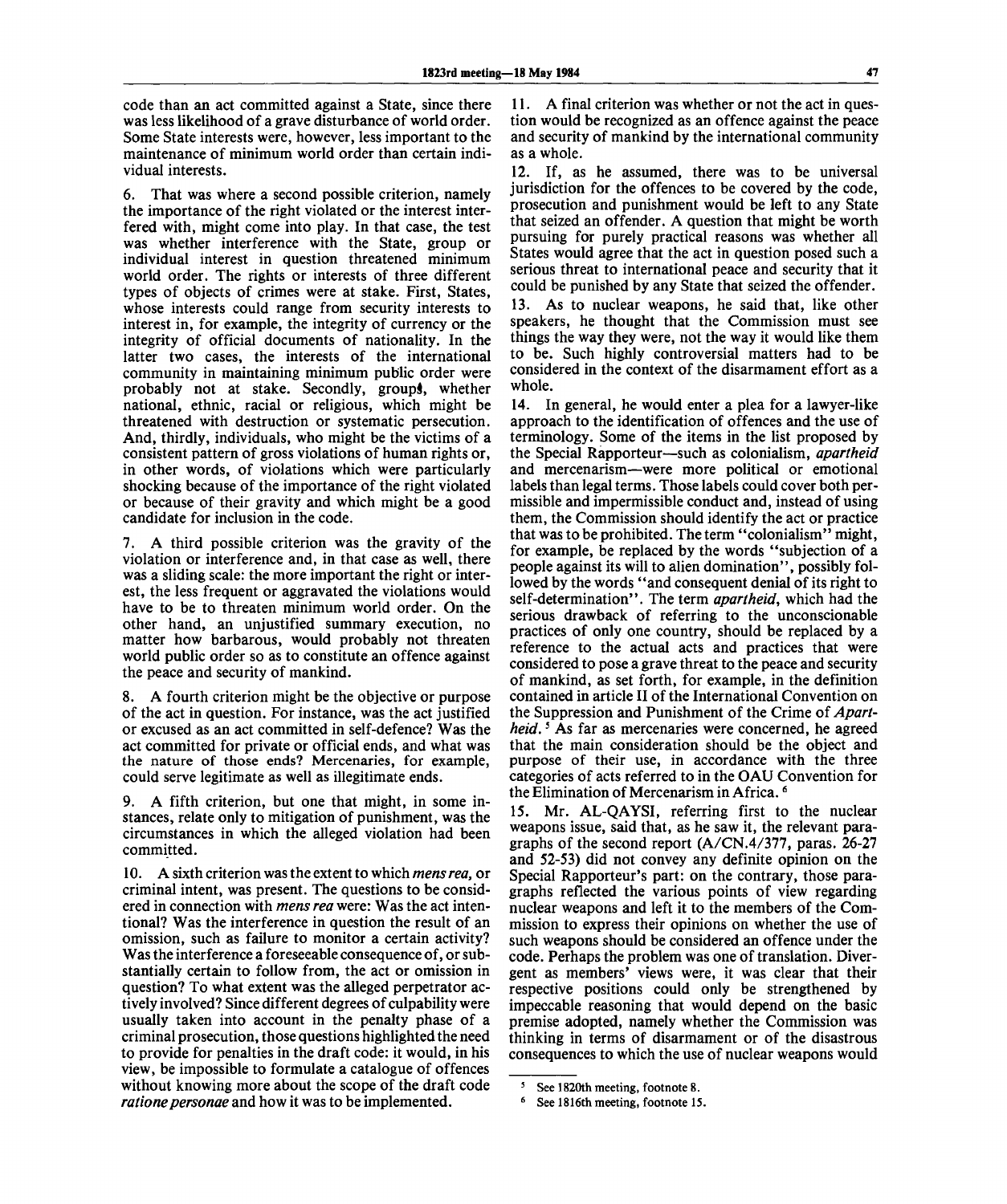lead. In his own view, the only course open to the Commission was to await the reaction of the Sixth Committee of the General Assembly to the Commission's debate. He would be very hesitant about putting a question to the General Assembly on the matter, as had been suggested.

16. He would like to know exactly what type of definitions were going to be included in the list of offences when it came to questions that had already been defined in other international conventions or to concepts that had not been defined. Criteria of the kind referred to by Mr. McCaffrey would, of course, be useful, but even they would not make for the necessary precision. A measure of eclecticism in the matter was indicated.

17. He also wondered how the Commission was going to formulate criteria for the determination of the concept of "the international community as a whole". Was it going to adopt the criterion of the essential elements of the internatinal community and, if so, what were the criteria for determining those essential elements? How was the Commission planning to proceed? On the basis of the voting records of the Member States of the United Nations on the relevant instruments? On the basis of the number of parties that had acceded to a particular legislative instrument? In his view, there was still a need for precise and objective criteria and it was therefore inevitable that some element of subjectivity would creep into the determination of the concept of "the international community as a whole".

18. Lastly, with regard to methodology, he considered that the Special Rapporteur should proceed to prepare draft articles for consideration by the Commission on the basis of his report. There was no need to wait for the replies of Member States and international organizations to the two questions which the Commission had put to the General Assembly in 1983. Even if such replies were immediately forthcoming, the Commission should adopt a functional approach to determine the basis for a consensus on the offences to be included in the code. The achievement of such a consensus, which did not necessarily have to apply to all offences, would of itself encourage Member States to make their positions known on the two questions that had been raised.

19. Mr. BALANDA said he had received only one of the working documents before the opening of the current session. As the Planning Group had observed at the previous session, it would be desirable for the members of the Commission to be able to acquaint themselves with the documents and prepare themselves for their work well before the Commission's sessions began.

20. The fact that, at its thirty-eighth session, the General Assembly had not replied to the two questions submitted to it by the Commission concerning the scope of the topic *ratione personae* and, in particular, the criminal responsibility of States—and the problem of the statute of the future international tribunal had confirmed his belief that the topic under consideration deserved special attention and that it should have been dealt with as a separate item on the General Assembly's agenda, as had been the case at the thirty-sixth and thirty-seventh sessions. Had that been so, the Member

States of the United Nations would have found it difficult to shirk their responsibility by evading those questions.

21. The offences referred to in the report under consideration (A/CN.4/377) had been divided into three categories: offences against peace, as covered by the 1954 draft; crimes against humanity, including genocide, certain violations of human rights and *apartheid;* and offences against the security of mankind, such as acts causing damage to the environment and mercenarism. One important problem which arose was that of the criteria the Commission should apply in selecting and defining the offences in each category. The Special Rapporteur had, on the basis of the Commission's almost unanimous majority view, adopted the criterion of "extreme seriousness", which would have to be assessed in the light of the consequences of the act in question.

22. Other important criteria mentioned by Mr. McCaffrey, namely the nature of the act itself and the nature of the right violated, should, however, also be taken into account. For example, if the offence violated a fundamental principle of *jus cogens,* it unquestionably had to be punished. In any event, the criteria selected would have to be objective, not subjective, as some members had proposed, since the provisions of criminal law were subject to strict interpretation. Whereas, in internal criminal law, it was easy to perceive the perpetrator's criminal intent in the case of an individual, it was less so in international law, especially where a State was concerned. Despite the difficulties involved in establishing the criminal responsibility of States, the draft code should also apply to States. Mr. McCaffrey had also referred to the object of the criminal act. It was, of course, important to know the circumstances in which an individual might have committed a criminal act and to take them into account; but, there again, while such circumstances were easy to determine in internal law, they were less so in international law, where establishing the international criminal responsibility of States would be an inextricably difficult problem. It was in the light of such considerations that the criterion of the degree of active participation had been proposed. All those criteria were interesting, but they were much too subjective to be adopted by the Commission as criteria for classifying offences against peace, offences against the security of mankind and crimes against humanity.

23. With regard to the question whether violations of human rights should be regarded as an international crime, he agreed with the Special Rapporteur that such violations were essentially directed against individuals, whereas an international crime did not strike at the individual as such but, rather, as a member of a particular ethnic, racial or political group. In that connection, he pointed out that, unlike the corresponding European or international instruments, the African Charter on Human and Peoples' Rights<sup>7</sup> dealt not only with the individual's rights, but also with his obligations towards the group to which he belonged; that reflected the patriarchal or community way of life that was so common in Africa.

<sup>&</sup>lt;sup>7</sup> See 1822nd meeting, footnote 19.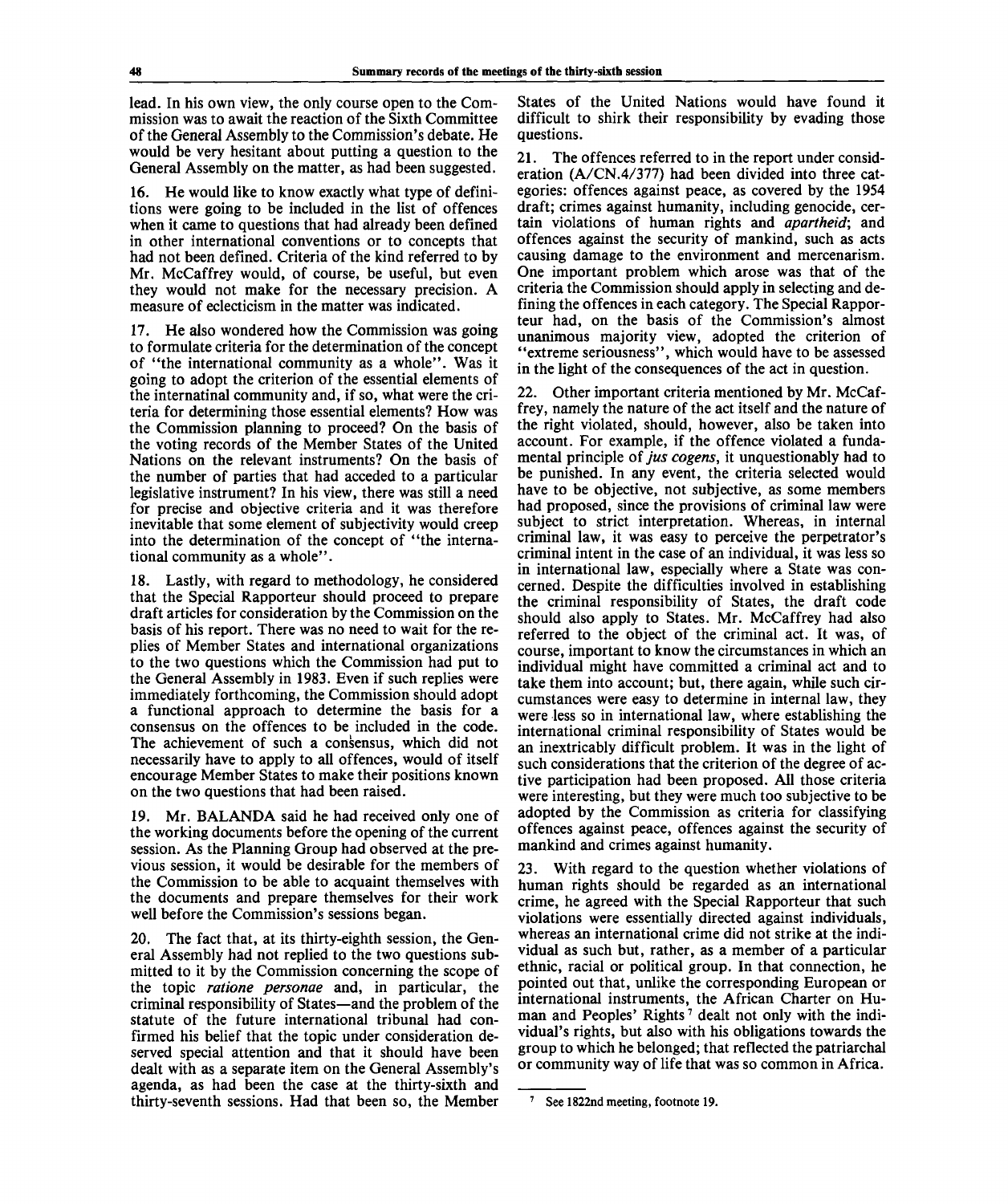24. Another question that had been raised was whether offences already covered by international instruments should be included in the draft code. Some members took the view that the reaffirmation of principles which had already been proclaimed would merely weaken them, but practice showed that that was not at all the case: the Manila Declaration of the Peaceful Settlement of International Disputes  $\delta$  and the Declaration on the Inadmissibility of Intervention in the Domestic Affairs of States and the Protection of Their Independence and Sovereignty<sup>9</sup> to quote only two examples, gave effect to fundamental principles of the United Nations Charter. In his view, such a reaffirmation of fundamental principles in no way attenuated their value, but actually strengthened them. Of all the offences in question, the Commission should therefore select those which fitted precisely into the framework of the draft Code of Offences against the Peace and Security of Mankind. Such a minimalist approach offered the advantage of allowing the Commission to define the issues before it without becoming bogged down in considerations which, interesting as they no doubt were, had no relevance to the draft code.

25. He agreed with the Special Rapporteur that the future code should also include offences that had been classified since 1954. Opinions in the Commission were divided on which of those offences should appear in the code. His own view was that colonialism was still an undeniable reality and that it should therefore be included, however it might be defined.

26. The same was true of *apartheid.* Although that crime involved only one country, South Africa, it contained elements which overlapped with the acts listed in article 2, paragraph (10), of the 1954 draft code as being offences against the peace and security of mankind. The policy of *apartheid* could be categorized as "killing members of the group", in that members of the African National Congress and South African blacks in general were the targets of a policy of physical elimination; it could also be classified as "causing serious bodily or mental harm to members of the group", since the South African police used barbaric methods, especially when conducting interrogations; it could be described as "deliberately inflicting on the group conditions of life calculated to bring about its physical destruction", since "bantustanization" was designed to subject South Africa's black population to disgraceful economic and sanitary conditions; and, lastly, it could be characterized as a measure "intended to prevent births within the group", since the electric shocks applied, in particular, to the genitals of blacks made them impotent and incapable of procreation, and the separation of husbands working in cities from their wives, who were not permitted to live with them, contributed to the decline in the birth rate of South Africa's black population. The Commission should therefore not hesitate to declare that the policy of *apartheid*—even if it were designated by some other term—was a crime against humanity.

27. Although some members of the Commission did not think it advisable to discuss acts causing damage to the environment at the current stage, his own view was that the Commission should at least take account of such acts before drafting the future code, since the quality of life depended precisely upon the individual's natural environment and the security of mankind could therefore not be dissociated from environmental protection.

28. The taking of hostages did, of course, form the subject of an international convention, but the unfortunate tendency of certain States to make the taking of hostages an instrument of national policy would justify its inclusion in the future code as a means of promoting good relations among States and international co-operation.

29. With regard to acts of violence against internationally protected persons and, in particular, diplomats, he pointed out that the security of mankind depended on the security of States and Governments and that international co-operation could not effectively be established unless those who were its instruments benefited from genuine protection. It would therefore be useful to define their rights and obligations in the future code.

30. Mercenarism was regarded as a crime under the OAU Convention for the Elimination of Mercenarism in Africa.<sup>10</sup> Africa was, however, not the only continent to suffer from mercenary activities; all independent States were at the mercy of incursions by mercenaries. The inclusion of mercenarism in the future code was therefore justified. Although he agreed with the Special Rapporteur *(ibid.*, para. 60) that a mercenary was motivated primarily by money, he had reservations about the Special Rapporteur's second affirmation, namely that "a mercenary is not a national of, and has no ties to, the country for which he is fighting other than a contract of service with the group or entity for which he is fighting". In support of those reservations, he pointed out that the mercenaries who had twice attacked his country, Zaire, had been fighting to help their own country recover a colonial position they had believed to be lost.

31. As to the use of atomic weapons, which was not prohibited by any international instrument, he said he agreed with Mr. McCaffrey that the Commission was called upon to draft a code of offences against the peace and security of mankind, not rules governing the use of nuclear weapons. It should therefore leave aside the subterfuge of the policy of deterrence and deal only with the use of nuclear weapons as such, as Mr. Jagota had proposed (1822nd meeting). The whole of mankind was threatened with destruction by the deployment of nuclear weapons; their use should therefore be considered to constitute an offence against the peace and security of mankind.

32. Referring to the question whether international criminal responsibility could be attributed to a State, he pointed out that the OAU Convention for the Elimination of Mercenarism in Africa provided expressly for the criminal responsibility of States and for that of natural

<sup>8</sup> General Assembly resolution 37/10 of 15 November 1982, annex.

<sup>9</sup> General Assembly resolution 2131 (XX) of 21 December 1965.

<sup>10</sup> See 1816th meeting, footnote 15.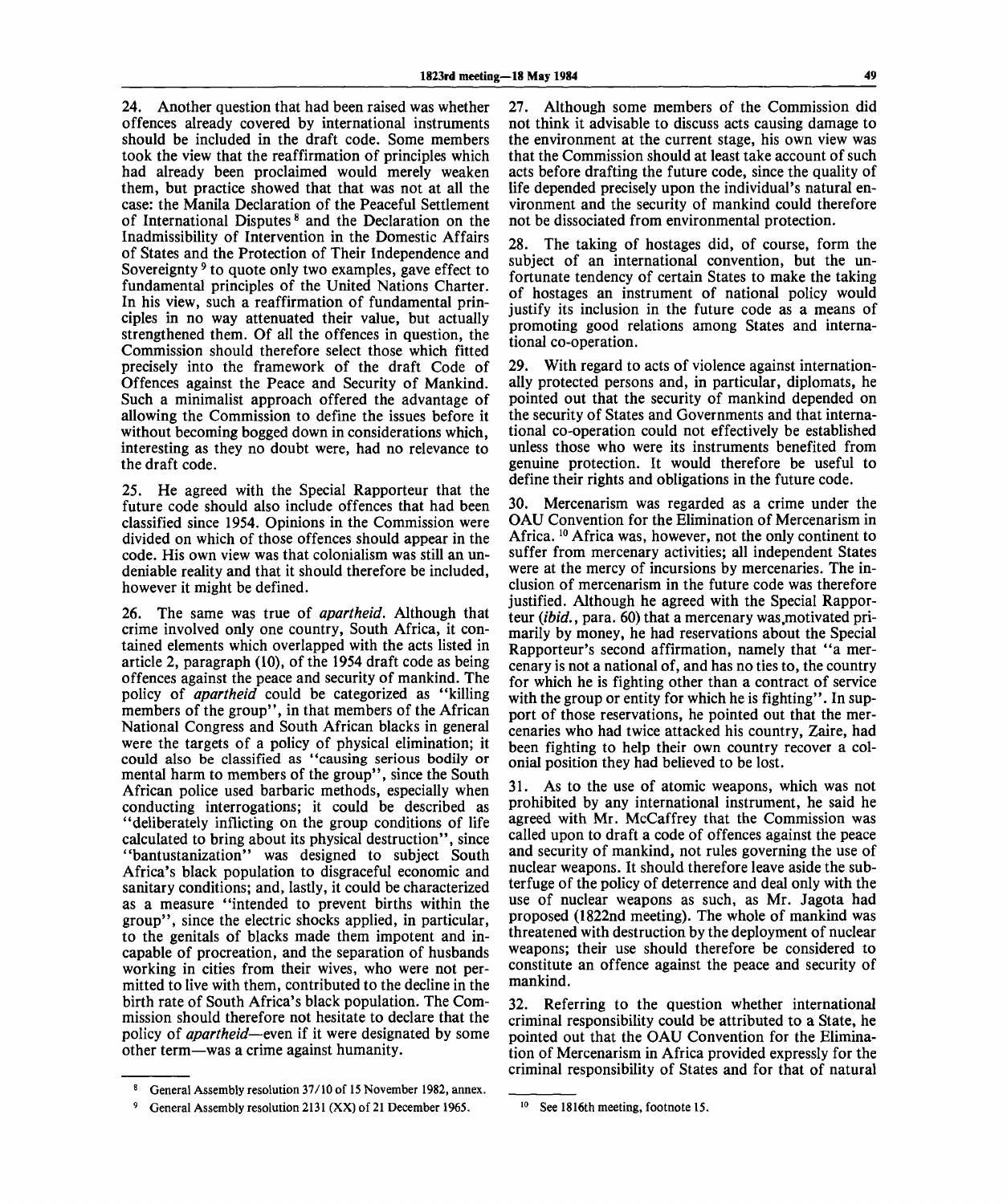and legal persons. The 1954 draft also provided for the criminal responsibility of States—without, however, using that term—in that some of the acts it listed could be committed only by a State, thereby engaging its criminal responsibility. There was thus no doubt that such responsibility existed in legal theory.

33. As to future work, he said that at the next session he would like the Special Rapporteur to submit a general part that would enable the Commission to express its views on the contents of the definitions and on the nonapplicability of statutory limitations to offences against the peace and security of mankind. The Commission would also have to decide whether or not the draft code should make it an obligation for States to punish or surrender criminals seized in their territory.

34. The CHAIRMAN, speaking as a member of the Commission, said it was clear from the Commission's debate that there were two main and interrelated issues: on the one hand, the classification of offences and the main criteria to be applied in that connection and, on the other, the importance of an introductory part including a definition of offences against the peace and security of mankind, together with an indication of their constituent elements and scope and of the general principles of applicable criminal law. Both of those issues involved substantive and methodological aspects which called for further detailed study and the promising exchange of views that had already taken place had pointed in the direction that the Commission's discussions should take. Those issues also involved the use of both the deductive and the inductive approaches. A general definition would, by its very nature, depend more on deduction, but it should also be supported by knowledge of the facts. The criteria would be no more than abstract formulae if they were not substantiated by an evaluation of the practical significance of specific acts in terms of the danger they posed to the fundamental interests of the international community. The Special Rapporteur had demonstrated his ability to follow that approach.

35. There were also two aspects to the question of the criteria to be adopted for the classification of offences: the qualitative aspect (the nature of the offence) and the quantitative aspects (the magnitude of the offence). So far as the latter was concerned, it was important to remember that not all international crimes were involved, but only offences against the peace and security of mankind. Those qualitative and quantitative parameters were, moreover, connected by an intrinsic link, namely the social danger, or danger to the very foundations of society, that they represented. That was a dynamic factor which could differ in significance depending on prevailing perceptions of social values. Some penal doctrines, including that of his own country, Bulgaria, used the expression "degree of social danger", which contained elements of evaluation and objective criteria. On that basis, he suggested that, in addition to the elements referred to by the Special Rapporteur, the Commission should adopt the following qualitative criteria: the importance of the interests affected by the offence; the cruelty and destruction caused; and the horrific nature of the act. It might also adopt the following quantitative criteria: the magnitude of the harmful effect; the seriousness of that effect; and gross, massive and persistent violations on a large scale. Those criteria would, in his view, also provide guidelines for a possible definition. 36. Turning to the catalogue of offences presented by the Special Rapporteur (A/CN.4/377, para. 79), he said that section A of the list was generally acceptable to him, subject to certain adjustments. With regard to aggression and the threat of and preparation for aggression (item 1 of the list), he considered that the notion of aggression as defined in 1954 should be reconsidered in the light of the Definition adopted by the General Assembly in  $1974<sup>1</sup>$ and of any other appropriate elements. As for the violation of restrictions or limitations on armaments (item 4), the list of instruments should be completed and updated to include all the General Assembly resolutions which qualified nuclear war as a crime against humanity. Since 1978, the General Assembly had adopted at least eight resolutions which reflected the state of the world conscience in the matter. They included the Declaration on the Prevention of Nuclear Catastrophe<sup>12</sup> and recognized, *inter alia,* that it was impossible to limit the deadly consequences of nuclear war, that the use of nuclear weapons was contrary to the human conscience and to reason, and that the use or threat of use of nuclear weapons should be outlawed. There was also a draft Convention on the Prohibition of the Use of Nuclear Weapons.<sup>13</sup> He therefore favoured the inclusion of the use of nuclear weapons in the list of offences. The arguments against its inclusion were well known, namely that it was a political issue of a controversial nature and that, as there was no positive law on the matter, many Governments would not agree to classify the use of nuclear weapons, which they claimed were a deterrent, as an offence against the peace and security of mankind. However, it sufficed to recall the many United Nations resolutions, including those on racial discrimination and *apartheid,* which had, when adopted, been considered premature or not to reflect the views of Governments in order to realize that the Commission should fulfil its mission of promoting the progressive development of international law and make its views known in an objective manner. The Commission's report would reflect all the proposals that had been made, including any dissenting views, and on that basis the General Assembly would arrive at a decision.

37. Referring to section B of the Special Rapporteur's proposed catalogue of offences, he said that colonialism was a well-established notion which should be elaborated, together with its constituent legal elements. The same applied to *apartheid.* He had some reservations about the inclusion in the list of the taking of hostages and the threat or use of violence against internationally protected persons. In his view, they should not be dealt with in the same way as the offences included in section A of the list unless they had been committed intentionally and had caused serious damage. He did, however,

<sup>11</sup> General Assembly resolution 3314 (XXIX) of 14 December 1974, annex.

<sup>&</sup>lt;sup>12</sup> General Assembly resolution 36/100 of 9 December 1981.

<sup>13</sup> General Assembly resolution 38/73 G of 15 December 1983,annex.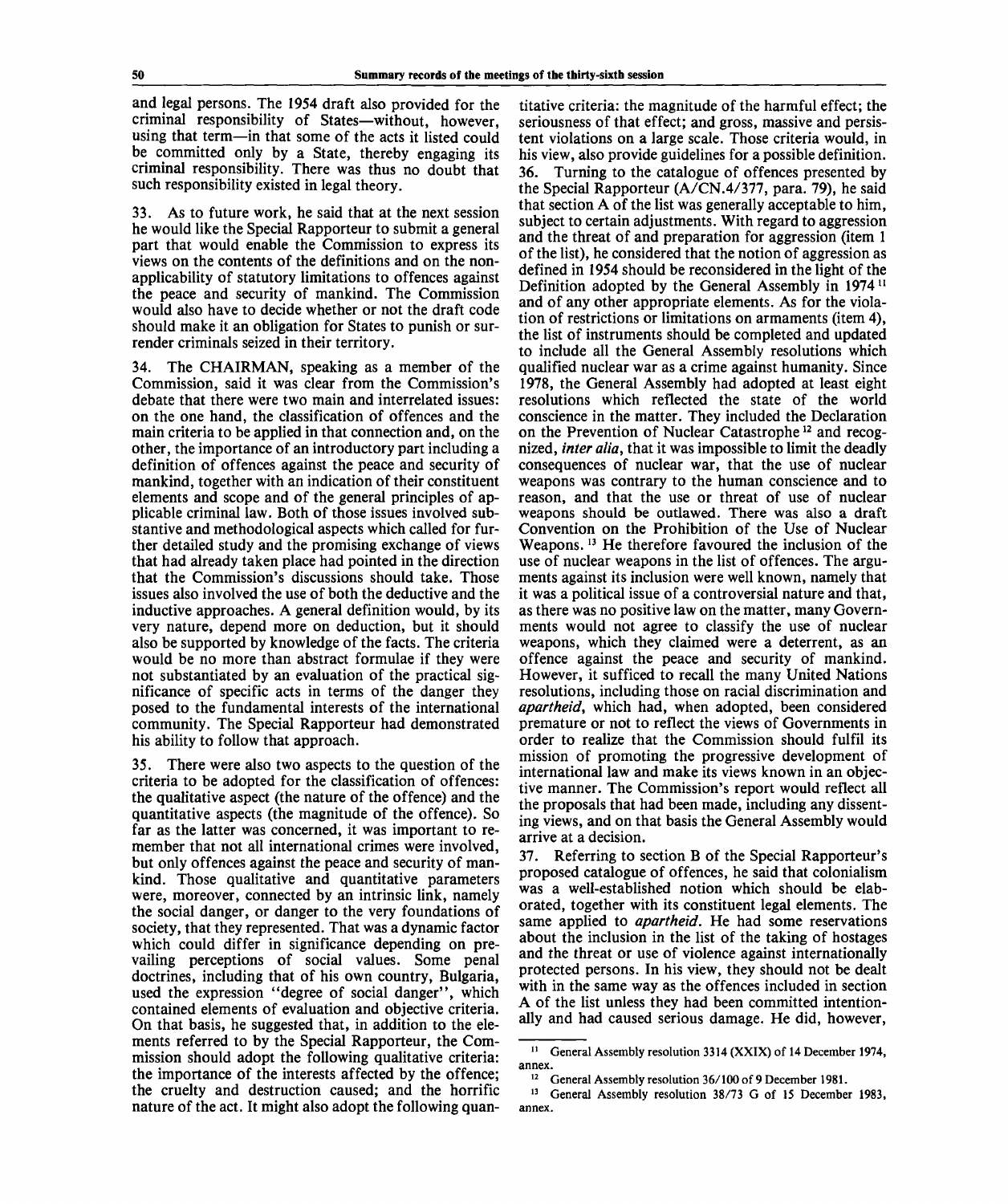think that economic aggression should be included in the list, since there was evidence that it could endanger the peace and security of mankind.

38. Lastly, the definition itself should be general enough to encompass all offences against the peace and security of mankind and, at the same time, as precise as possible so as to limit the scope of the draft code to offences against the peace and security of mankind. The next step would be to evolve general principles of criminal law which would serve as a good basis for discussion at the Commission's next sessions.

39. Mr. THIAM (Special Rapporteur), summing up the debate, said that he had not, of course, expected unanimous agreement on his report in its entirety and that he was aware of the shortcomings and gaps that had been drawn to his attention. He nevertheless wished to explain that the reason he had not mentioned General Assembly resolution 38/132 was simply that his report, dated 1 February 1984, could not logically have been expected to refer to a resolution whose text had been distributed on 23 January 1984. The text of that resolution had, moreover, not been sent to him. It might be a good idea for the Planning Group to consider the possibility of establishing more regular contacts between the Commission secretariat and the Special Rapporteurs. In any event, General Assembly resolution 38/132 would not have changed his approach in any way. What the General Assembly had invited the Commission to do in that resolution was to prepare a draft code by elaborating, as a first step, an introduction, as well as a list of offences. That was the end result which the General Assembly had in mind, but neither the Commission nor the Special Rapporteur could be tied down to any particular means of achieving that result. The General Assembly had also requested the Secretary-General to seek the views of Governments and international organizations on the questions raised by the Commission and to report on them to the General Assembly. The Assembly would then be in a position to give the Commission the necessary guidance. For the time being, it had merely requested the Commission to elaborate an introduction and a list of offences, but that did not mean that the Special Rapporteur necessarily had to start with the introduction.

40. It would, moreover, be necessary to determine exactly what an "introduction" would involve. The introduction to the study of a topic usually consisted of a statement of the problem and of its constituent elements, but what the General Assembly had had in mind might have been a statement of the general principles governing the subject-matter. If so, it should be noted that those principles had already been ennunciated in his first report (A/CN.4/364) and that, at the present stage, it would be too early to choose from among the general principles listed. A solution also had to be found to the problem of method that had dominated the debates from the start: should the first step be to state the general principles and indicate a general criterion or should it be to analyse the facts? That was the crux of the eternal argument between those in favour of the deductive method and those who advocated the inductive method. In a field as controversial as the one under consideration, it might be dangerous to

begin by stating principles derived from abstract reasoning. Reality would inevitably have to be the starting-point. The majority of the members of the Commission had, moreover, opted for the inductive method. In any case, what counted was the end result and the reason he had chosen that method was that he had found it more appropriate. In the case in question, it was necessary to proceed from the particular to the general, even though, in absolute terms, it might be more elegant to start from a principle and deduce all its consequences.

41. With regard to the question whether criminal responsibility could be attributed to a State, he had, for the sake of clarity, deliberately decided to deal initially only with the responsibility of individuals. He did not, however, rule out the possibility of considering the responsibility of States at a later stage. Some members of the Commission had pointed out that certain crimes, such as *apartheid,* annexation or genocide, could be committed only by States. Yet the State was not an abstraction; behind a State were individuals acting in its name and on its behalf. It followed that any offence liable to be committed by a State could also be committed by an individual. The comments by the German Democratic Republic to which Mr. Ushakov had referred (1819th meeting) were altogether pertinent: the recognition of offences by individuals did not preclude State responsibility. Just as, in internal law, an offence by a principal could engage both his responsibility and that of his agent, so, at the international level, an individual who committed a breach of international law would be held accountable for it, although State responsibility would not be precluded for all that.

42. Pending the General Assembly's replies to the questions submitted to it by the Commission, the draft code should therefore deal with the criminal responsibility of individuals, and the question of the criminal responsibility of States, which was more complex than it might seem, should temporarily be left aside. Several members of the Commission had pointed out that the question of the imprescriptibility of crimes differed depending on whether the perpetrators were States or individuals. If sanctions were one day provided for, distinctions would also have to be made depending on whether they were to apply to States or to individuals. In that connection, he wished to make it clear that he had never said that those questions already lent themselves to codification. On the contrary, he had implied in his first report that they belonged to the realm of science fiction (A/CN.4/364, para. 45).

43. Turning to the question of the criterion of extreme seriousness, he said that any criterion was difficult to identify and that, once it had been identified, it should not be confused with a definition. Whereas a definition tended to be as precise as possible, a criterion was merely a sign which helped to distinguish an object, but not necessarily its constituent elements. The criterion of extreme seriousness was, admittedly, a subjective one, but in international and internal criminal law, there was bound to be some element of subjectivity. According to article 19 of part 1 of the draft articles on State responsibility,<sup>14</sup> a breach of international law was an

**<sup>14</sup> See 1816th meeting, footnote 12.**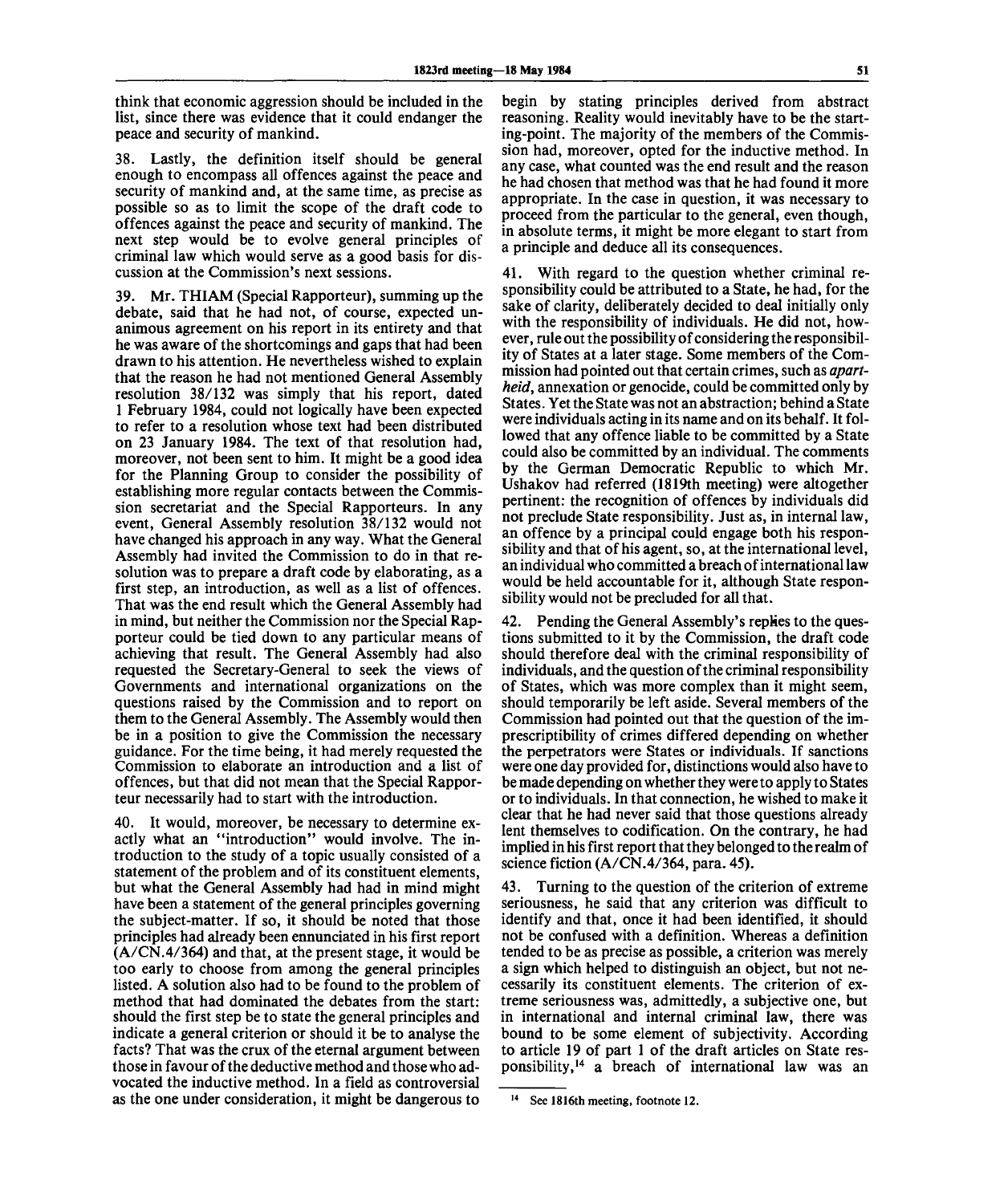international crime if it was "recognized" as such by the international community as a whole. There, too, a subjective element came into play. In that connection, it should be noted that a judge in a criminal court always enjoyed broad powers of appraisal; he not only weighed the facts, but also probed the conscience of individuals. In assessing the seriousness of an offence, whether in terms of attenuating or aggravating circumstances, intent or premeditation, a subjective element was always involved. Any code, even in civil law, inevitably contained some points that were not clear. It was up to the judge to interpret the code's provisions one way or the other and sometimes even to engage in law-making. If the Commission's ambition was to draft a code that would not give rise to any controversy, it was fighting a losing battle.

44. He also pointed out that the criterion of extreme seriousness varied from one country to another. When his own country had been under colonial domination, he had personally noted that the African members of a jury at an assize court were particularly severe in cases of crimes of violence, while the European members were so in cases of the misappropriation of public funds. As far as the seriousness of offences was concerned, every opinion was thus equally defensible.

45. Several members of the Commission who were anxious to achieve perfection had held that a distinction could be drawn between offences against peace, offences against the security of mankind and crimes against humanity. In his own view, it would not only be difficult, but also pointless, to draw a distinction between offences against peace and offences against the security of mankind. The concepts of the peace and the security of mankind went together. In particular, any breach of the peace, even in the form of a localized war, was in today's world a threat to the security of mankind. It was also difficult to distinguish between war crimes and crimes against humanity. For example, the use of a prohibited weapon was a war crime that could be distinguished only with great difficulty from an offence against the security of mankind. As for crimes against humanity, such as genocide and *apartheid,* their perpetration in certain parts of the world was unquestionably a threat to the peace of mankind. As one member of the Commission had pointed out, the South African Government's policy of *apartheid* endangered peace in southern Africa. His own view was therefore that, despite its apparent diversity, the concept of the peace and security of mankind formed an indivisible whole. Several authors had treated it as a concept *sui generis* which should not be split up into separate parts.

46. During the debate, he had been advised to classify the relevant international instruments—conventions, resolutions and declarations—in descending order of importance and to look into the circumstances in which they had been adopted. He was not sure that such a classification would be realistic. It was a moot point whether a convention was necessarily more important than a resolution or a declaration and whether the Declaration on the Granting of Independence to Colonial Countries and Peoples<sup>15</sup> did not have the same binding legal force as a convention. It was doubtful whether the subject-matter

of a resolution was of less consequence to the international community than the subject-matter of a convention just because conventions were one of the recognized sources of international law.

47. His own research had shown that the relevant international instruments (see A/CN.4/368 and Add.l) had been adopted under the following circumstances: the International Covenant on Economic, Social and Cultural Rights, by 81 States; the International Covenant on Civil and Political Rights, by 78 States; the Optional Protocol to the latter Covenant, by 33 States; the International Convention on the Suppression and Punishment of the Crime *of Apartheid,* by 77 States; the Declaration on the Prevention of Nuclear Catastrophe, by 82 States; the basic principles of the legal status of the combatants struggling against colonial and alien domination and racist regimes, by 83 States; the Declaration on the Inadmissibility of Intervention in the Domestic Affairs of States and the Protection of Their Independence and Sovereignty, by 109 States; The Declaration on the Granting of Independence to Colonial Countries and Peoples, by 89 States; the Declaration on the Elimination of All forms of Racial Discrimination, unanimously; the Definition of Aggression, by consensus; and the Declaration on the Protection of All Persons from Being Subjected to Torture and Other Cruel, Inhuman or Degrading Treatment or Punishment, without a vote.

48. It might seem surprising that instruments which had been so widely accepted by the international community should nevertheless give rise to problems. An examination of the attitudes of various States with regard to those instruments showed that one group of countries often cast negative votes. The question whether the draft code should be adopted in the form of a General Assembly declaration or as a convention was therefore of considerable importance. In matters relating to the codification of international law, it had to be borne in mind that there was no higher authority that could exert pressure on States. Such codification was very different from codification at the internal level. Diplomacy and negotiations accounted for a great deal at the international level and the reason certain resolutions were adopted by consensus or without a vote was that they were unlikely ever to command enough votes.

49. Referring to Mr. Malek's criticism (1816th meeting) of the classification of the offences included in the 1954 draft code, he explained that, as he had said in the oral introduction to his report *(ibid.),* the classification was meant only as a starting-point for the Commission's work. The reservations expressed by some members of the Commission with regard to the wording of the list were fully justified. Not only were such terms as "fortification" outdated, as Mr. Lacleta Mufioz (1819th meeting) had pointed out, but the use of new weapons might also have to be mentioned in the draft. Some members had also stressed the fact that certain offences implied a breach of treaties by States and that, since not all States were parties to the instruments in question, they could not all be considered to have breached them. In that connection, he emphasized the importance of custom in matters of war. Certain practices that were not condemned by any text could probably be considered contrary to general humanitarian law.

<sup>&</sup>lt;sup>15</sup> General Assembly resolution 1514 (XV) of 14 December 1960.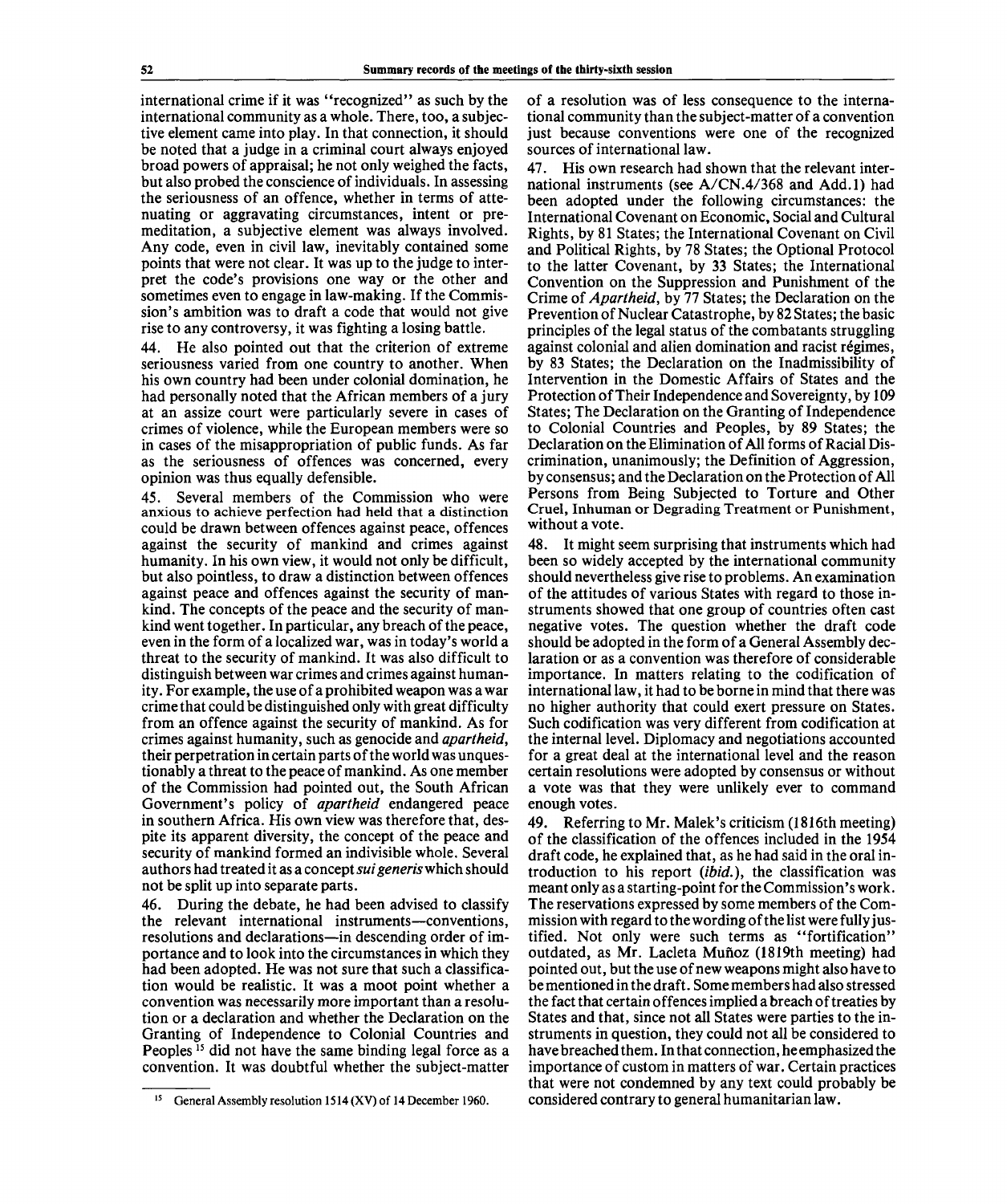50. With regard to offences classified since 1954, it had been pointed out that the term "colonialism" had a political connotation and applied to ideologies or systems. His own view was that it could on no account be said that colonialism was just a thing of the past. It was because the colonial spirit still existed that terms such as "neo-colonialism" and "imperialism" were now used by certain States. The best course might be to adopt as a basis the definitions of such terms contained in the relevant international instruments. "Self-determination" was, for example, a very vague concept that could be applied as readily to peoples forming part of a national community as to established nations. That term must, of course, be retained and its meaning had to be made to correspond to that of decolonization.

51. Replying to the assertion that the term *apartheid* applied only to one particular country and that a broader term should be used, he said that, in his view, the word *apartheid* should be retained because it designated a system of government with a particular content and had nothing to do with the racial discrimination practised in some States. Moreover, the International Convention on the Suppression and Punishment of the Crime of *Apartheid*<sup>16</sup> enunciated moral principles of *jus cogens* that applied to all States, including those which had not adopted that instrument.

52. There was, in the modern world, no denying the importance of acts causing serious damage to the environment. Acts that were serious enough to upset the ecological balance of the universe should definitely be included in the draft code.

53. A distinction obviously had to be drawn between mercenarism and the recruitment of forces such as the Papal Guard. Generally speaking, States could organize their national defence in a variety of ways. They could introduce compulsory military service, voluntary service or a combination of the two. Mercenarism was something different. It was a practice whereby States having a regular army resorted to the use of mercenaries because, in the modern world, they must not be seen to be participating in attempts to interfere with decolonization. The problem that arose in connection with mercenarism was one of ascertaining where mercenaries were recruited and how they were paid. Mercenarism existed and was characterized by its purpose. To try to link it to decolonization, aggression or interference with a State's sovereignty would be to deny its specificity.

54. Certain intentions had been wrongly attributed to him during the discussion. He had, for example, never said that he was opposed to the inclusion of a reference to the use of nuclear weapons in the draft code. Far from making "war propaganda", he had stated in his report (A/CN.4/377, para. 52) that "the prohibition of the use of atomic weapons is based on impeccable logic" and that "it fits into the general framework of the prohibition of weapons of mass destruction, of which atomic weapons are the prototype". He had, moreover, confined himself to putting forward two points of view, that held by those who considered that the prohibition of

atomic weapons would nullify their deterrent effect and that advocated by those who wanted such weapons to be formally prohibited. His conclusion had been that it was for the Commission to take a decision in that connection and to state whether a special reference should be made in the draft code to the use of atomic weapons. He had also stressed the fact that few States possessed nuclear weapons and that, if those States refused to conclude a convention prohibiting the use of such weapons, they could not be compelled to do so.

55. He emphasized the fact that he had never denied the existence of economic aggression. He had said that the term "economic aggression" had been associated with military aggression for so long that it was perhaps no longer adequate. There was, however, no doubt that the phenomenon of economic aggression did exist and that economic pressure was indeed exerted on certain States as a means of influencing their policies. A decision would have to be taken in due course on the extent to which the Commission would be able to work on the basis of the 1954 draft code in dealing with the question of economic aggression.

56. The reason he had not expressly referred to slavery was that he had assumed that the future draft would incorporate all the offences listed in the 1954 draft code, including "enslavement", as referred to in article 2, paragraph (11), of that draft. He did, however, have some doubts about piracy. In 1954, the Commission had taken the view that piracy, particularly on the high seas, could not be considered so widespread that it threatened the peace and security of mankind. The same appeared to be true of air piracy today. In his view, an international offence was all the more serious if it involved participation by a State.

57. Lastly, he said that, since diplomacy was the essential means of maintaining peace, he regarded the threat or use of violence against diplomats as an offence against the peace and security of mankind that should be included in the draft code. Recent events in Addis Ababa and London showed that there were diplomatic representations which had been converted into arsenals and which endangered public order. Such acts, which could not really be described as terrorism, should be taken into account by the Commission in its work of codification.

58. The CHAIRMAN, thanking the Special Rapporteur for so admirably summing up the discussion of the draft Code of Offences against the Peace and Security of Mankind, said he was sure that the report to be submitted at the next session would mark a great step forward in the consideration of a very important and complex topic.

59. Mr. FRANCIS requested the floor on a matter arising out of some of the comments made by the Special Rapporteur during his summing up.

60. The CHAIRMAN said that a special rapporteur's summing-up normally closed the debate on an agenda item. When the Commission came to consider its draft report on the work of the current session, the discussion of the chapter on agenda item 5 would provide an

<sup>16</sup> See 1820th meeting, footnote 8.